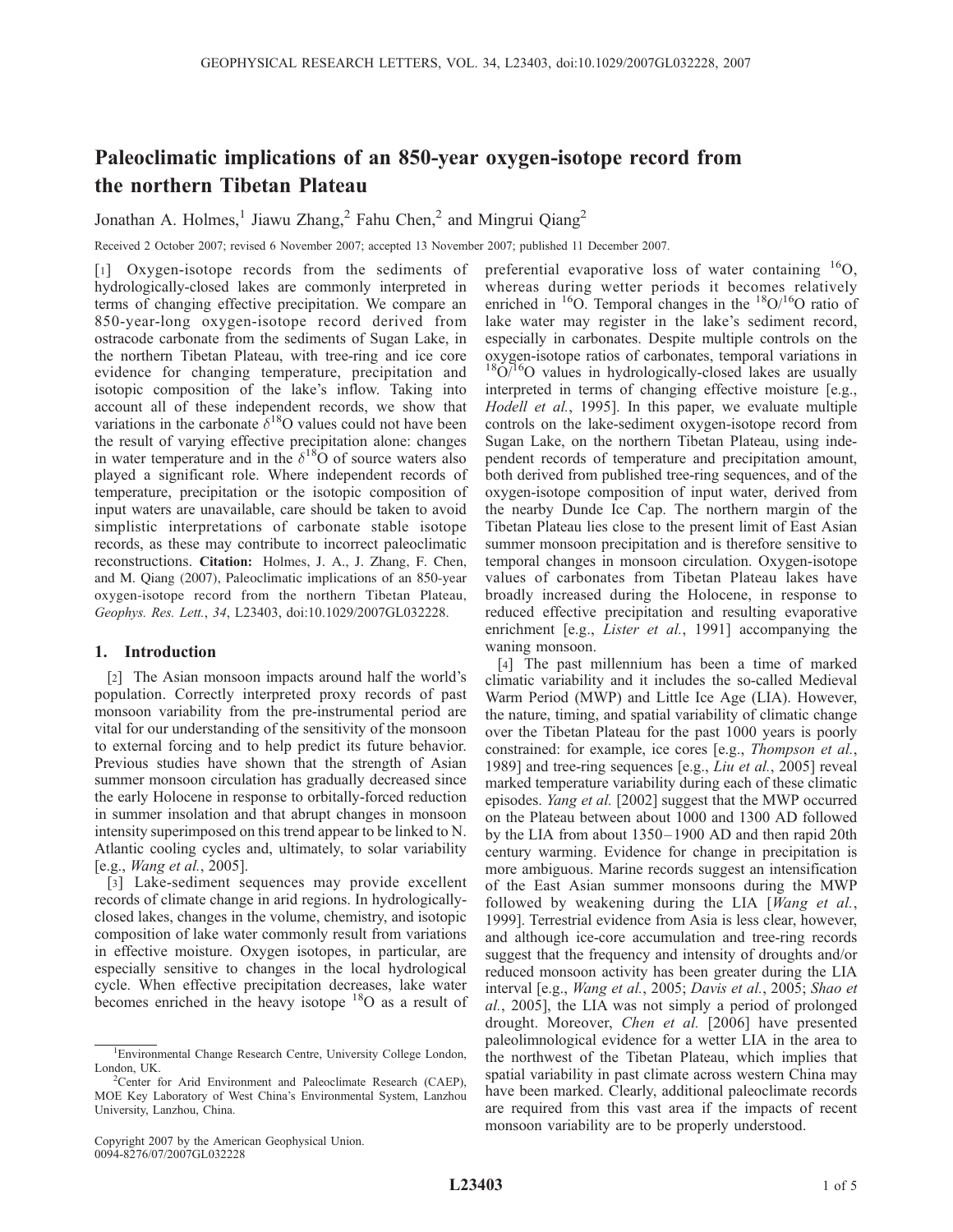

Figure 1. Location of study area, showing Sugan Lake and other sites discussed in the text.

[5] Lake records can potentially preserve lower-frequency variability than tree ring records and are more ubiquitous than ice cores. However, correct interpretation of proxy records is vital if further progress is to be made into the understanding of recent climatic variability over the Tibetan Plateau. Sugan Lake lies in a hydrologically closed basin on the northern margin of the Tibetan Plateau (Figure 1). In such a climatic and hydrological setting, the carbonate oxygen-isotope record would classically be used as a proxy for effective precipitation. However, we show here that factors other than effective precipitation contributed to the oxygen-isotope record from Sugan Lake, and discuss the implications of this finding for our understanding of the climate history of the region.

#### 2. Study Site

[6] Sugan Lake (38°51'N; 93°54'E; area 104 km<sup>2</sup>, water level 2793 m a.s.l.) is shallow (mean depth 2.8 m, maximum depth 6 m), saline, and alkaline (mean salinity  $\sim$ 32 g l<sup>-1</sup>,  $pH = 8.5$ ). Most of the basin lies between 2800 and 3200 m a.s.l., with surrounding peaks rising to >5000 m a.s.l. The catchment is arid (annual precipitation 15.8 mm, potential evaporation 2900 mm) with a mean annual temperature of 2.8<sup>°</sup>C (data from China Meteorological Administration). The lake is fed indirectly by two rivers, which originate in the wetter mountains to its southeast, disappear into surficial gravels in the piedmont area and then either re-emerge as springs and small streams that subsequently flow into the lake, or contribute to direct shallow groundwater inflow along the lake margin.

[7] Measurements of the  $\delta^{18}$ O values of precipitation  $(\delta^{18}O_p)$  in the lake's catchment have not been made. However, the oxygen-isotope composition of large rivers on the Tibetan Plateau provides a record of 'average'  $\delta^{18}O_p$ values within their catchments [*Tian et al.*, 2001]. The  $\delta^{18}$ O values for rivers that feed Sugan Lake are c.  $-10\%$  (J. W. Zhang, unpublished data, 2007), consistent with measured  $\delta^{18}O_p$  values of about  $-8\%$  for Delingha, which lies 330 km to the southeast of Sugan Lake at 2981 m a.s.l. [*Tian et al.*, 2003], and with core-top values for the Dunde Ice Cap  $(-10.1\%)$ , at  $\sim$  5300 m a.s.l. [Thompson et al., 1989]. The offset between the  $\delta^{18}$ O values for Sugan river water and Delingha precipitation likely arises because precipitation feeding the inflowing rivers was derived from higher altitude (up to 5000 m a.s.l.) than the Delingha site. Sugan Lake water currently has a mean  $\delta^{18}$ O value of about +4% VSMOW (J. W. Zhang, unpublished data, 2007), reflecting strong evaporative enrichment of the input waters.

#### 3. Material and Methods

[8] This study is based on the laminated ostracodebearing upper 2.19 meters of the 8.52-m-long core SG00C, recovered from 4.52 m water depth in the central part of the lake. On the basis of detailed mineralogical, structural and biological examinations, coupled with comparisons to  $^{210}Pb$  and  $^{137}Cs$  chronologies on parallel core SG00I, the laminations were found to be annual varves [*Zhou et al.*, 2007]. Varve counting was therefore used to develop an age model for the cores, which indicates that the section of core SG00C studied here covers the past  $\sim$ 850 years. Despite the annual nature of the laminae, there are several intervals in the core in which the laminae are present but unclear, potentially leading to uncertainties in the chronology. Despite this, we believe that the chronology used here is broadly correct.

[9] About 5 g of sediment from each contiguous 1-cm interval of SG00C was disaggregated in distilled water and sieved through a 125  $\mu$ m mesh: ostracodes were picked from the oven-dried  $>125 \mu m$  residue. Assemblages, which were deemed in situ based on the presence of adult and juvenile valves, consisted solely of the euryhaline species Eucypris inflata. Three to four adult valves lacking visible overgrowths or signs of dissolution (under  $40-60$  x magnification) were brush-cleaned using deionised water, dried and combined for oxygen-isotope analyses, which were performed using a Finnigan MAT 253 mass spectrometer connected to a Kiel carbonate preparation device. Values are reported in standard delta notation relative to the VPDB standard, with a mean standard deviation of measurements of between 0.10 and 0.15%.

## 4. Results and Discussion

[10] The steady-state oxygen-isotope composition of lake water is give by:

$$
\delta_{\text{label}} = \frac{\left(\frac{\varepsilon}{h} + \delta_a\right) + \frac{I}{E}\left(\frac{1-h}{h}\right)\delta_i}{1 + \frac{I}{E}\left(\frac{1-h}{h}\right)}\tag{1}
$$

[e.g., *Kebede et al.*, 2002]. To model the steady-state  $\delta^{18}O$ value of Sugan Lake water, we used meteorological data from Lenghu (Figure 1) and water isotope data for the lake and catchment (mean annual temperature  $= 2.4$ . °C, mean relative humidity  $h = 0.35$ , isotopic composition of inflow  $\delta^{18}O_i = -10\%$ , isotopic composition of atmospheric vapour  $\delta^{18}O_{\text{a}}$ , in isotopic equilibrium with  $\delta^{18}O_{\text{preipitation}}=$  $-21.2\%$ , total heavy isotope enrichment  $\epsilon = 20.1$ , which comprises the temperature-dependent equilibrium fractionation factor [Majoube, 1971] and kinetic fractionation, which is controlled by humidity and given by 14.2(1-h):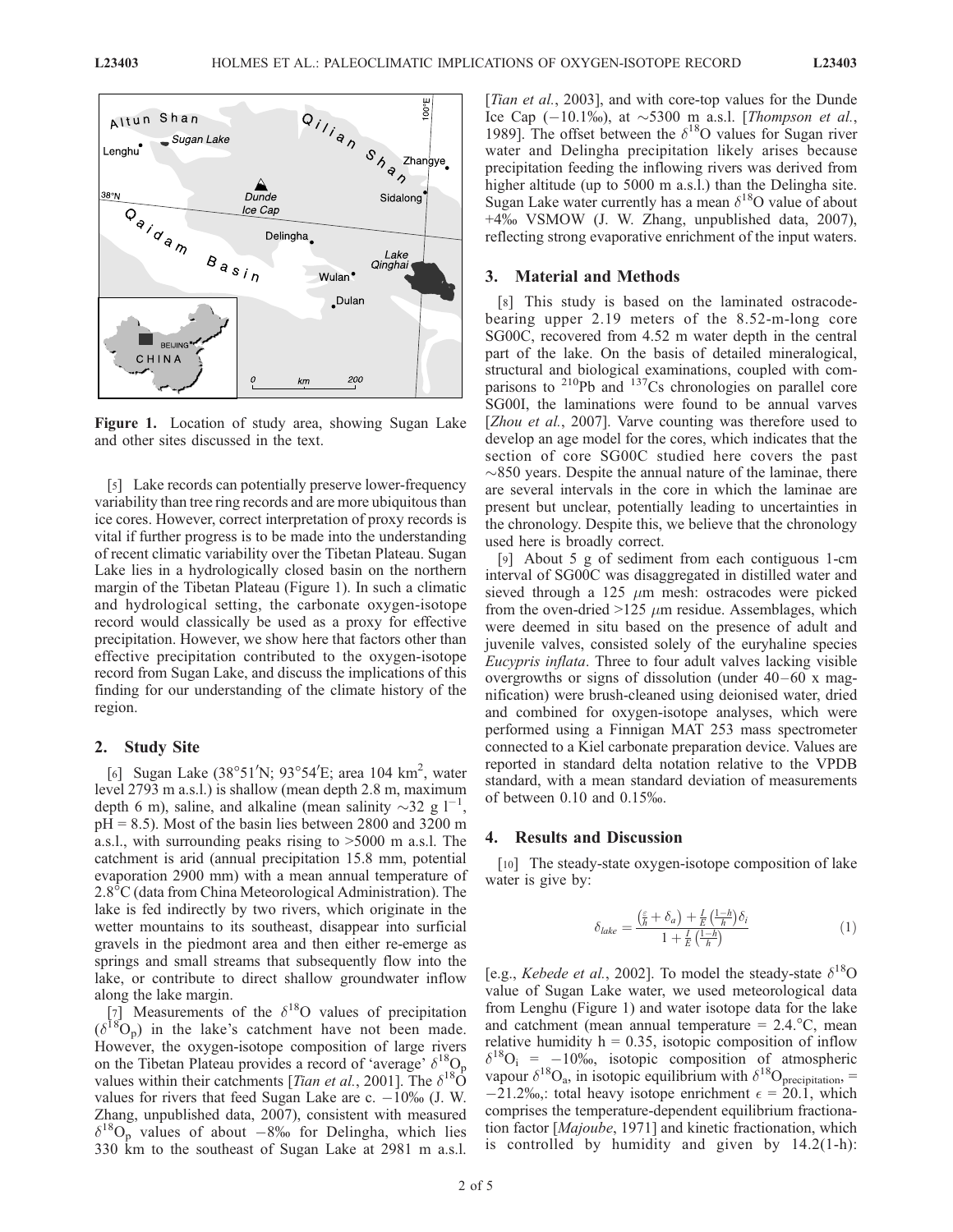[*Gonfiantini*, 1986]). We assumed inflow  $(I)$  = evaporation (E) and calculated a steady-state  $\delta^{18}O_{\text{late}}$  value of 6.7%, which is close to the maximum measured lake water value (6.4%). The water isotope composition at the core site, which lies to the east of the sites of maximum  $18$ O enrichment, is rather lower ( $\sim$ 2.7‰), probably reflecting isotope 'memory' of the inflowing rivers, even though the lake is well mixed during summer. Simple calculations with the steady-state model above show that the  $\delta^{18}$ O value of Sugan Lake water is highly sensitive to variations in relative humidity and the isotopic composition of inflow waters, but relatively insensitive to changes in water temperature or the isotopic composition of atmospheric vapour. Variations in the balance of input to evaporative loss have a significant effect on the lake's isotope balance and changes in the lake's residence time may have played a minor role.

[11] The oxygen-isotope value of core-top  $(\simAD 2000)$ ostracodes is 3.1%. Observations over the past few years reveal no significant lake-level changes during this period, suggesting that the lake has been in isotopic 'steady state' over the recent past and that the measured  $\delta^{18}$ O value of lake water is a realistic reflection of water composition at the time when the core-top ostracode shells were secreted. Using the measured water isotope value at the core site of 2.4% and a vital offset from oxygen-isotope equilibrium in E. inflata of  $+0.4\%$  [Lister et al., 1991; Henderson, 2004], the *Hays and Grossman* [1991] equation yields a calcification temperature of  $\sim$ 15°C, consistent with summer calcification for E. inflata in Sugan Lake (mean summer water temperature  $\approx 16^{\circ}$ C; J. W. Zhang, unpublished data, 2007). We therefore assume that the stratigraphic  $\delta^{18}$ O record from Sugan Lake is primarily a summer signal.

[12] Between AD 1150 and 1500,  $\delta^{18}$ O values in core SG00C showed approximately bi-decadal-scale oscillations up to c.1% amplitude superimposed on a rising and then falling trend, reaching a peak of 3.2% c. AD 1330 followed by a decline to a minimum of 1.3% around AD 1480. The mean  $\delta^{18}$ O value during this interval was ~2.3‰. Between AD 1500 and 1560,  $\delta^{18}$ O values became more stable although the long-term mean value was unchanged. After AD 1560, there was a sharp increase in  $\delta^{18}$ O with two peaks in excess of  $+3\%$  lasting several decades, separated by an abrupt decrease to  $+2\%$ , followed by a decline after AD 1600. Between AD 1600 and 1720,  $\delta^{18}$ O values remained low but variable. After AD 1720, sharp, decadal variations were superimposed on long-term increasing trend reaching a peak of almost 4‰ at c. AD 1810. After AD 1810,  $\delta^{18}$ O values remained high (averaging c. 3‰) but with bi-decadal oscillations of  $\leq$ 1% amplitude.

[13] The mass-balance calculations for the lake suggest that a changing balance of inflow to evaporation, together with accompanying changes in relative humidity, could have caused the variations in  $\delta^{18}O$  from SG00C. This would imply a drying and then wetting trend, but with marked bidecadal variability, from AD 1150 to 1500, reduced bidecadal variability from AD 1500 to 1560 and then a rapid shift to very dry conditions between AD 1560 and 1600. A change to wetter conditions between AD 1600 and 1720 would have been followed by a trend to drier but more variable climate up until AD 1810 and continued dry climate since then, but with reduced variability. Under this interpretation, the part of the MWP represented in the record

would have been relatively wet. Wet conditions would have continued into the LIA, but with episodes of aridity in the early LIA, and in the latter part of the LIA continuing to the present.

[14] Independent evidence for precipitation change over the past  $\sim$ 850 years and a test of the above interpretation of the SG00C  $\delta^{18}$ O values can be derived from the tree-ring record from Delingha [Shao et al., 2005] (Figure 2). Increased precipitation would be expected to accompany a shift to less positive  $\delta^{18}$ O values in the lake water, and hence the ostracode shells, whereas decreased precipitation coincides with the reverse. Precipitation change may also influence the lake's isotope balance indirectly, through its affect in relative humidity, as well as directly. Fluctuations in precipitation amount in the period AD 1150 to 1430 could potentially explain some of the changes in SG00C  $\delta^{18}$ O values over the same period. A prolonged interval of reduced precipitation from AD 1270 to 1310 coincides with a peak in  $\delta^{18}$ O in the Sugan Lake record. Similarly, a fall in  $\delta^{18}$ O values between AD 1310 and 1330 was accompanied by an increase in precipitation. However, a marked dry phase from AD 1450 to 1500 in the tree-ring record has no obvious parallel in the Sugan Lake  $\delta^{18}$ O values. Furthermore, the peak in  $\delta^{18}$ O values between AD 1560 and 1600 was not accompanied by a reduction in precipitation although a later peak, from c. 1790 to 1820, is. For the post-AD 1820 period,  $\delta^{18}$ O values in SG00C remained relatively high, yet precipitation amount did not decline. Overall, although precipitation amount has had some control on the SG00C  $\delta^{18}$ O record, it cannot provide a complete explanation.

[15] Changes in temperature may also have affected the  $\delta^{18}$ O record from SG00C. A 1°C rise in water temperature will cause a  $\delta^{18}$ O decrease of about 0.24‰ in calcite [Hays and Grossman, 1991] if other factors remain constant. A rise in temperature may also increase the meltwater input to the lake. Furthermore, mass balance calculations show that a rise in temperature will also cause a small decrease in the  $\delta^{18}$ O of lake water, through its effects on water - vapour fractionation, and this will have an additional control on the  $\delta^{18}$ O of ostracodes in the same direction as the thermodynamic effect on calcification and the influence of increased meltwater input. However, all of these influences may be offset by the rise in evaporative enrichment that would likely accompany increased temperature, such that changing water temperature probably had a relatively minor net effect on the SG00C  $\delta^{18}$ O record. This is supported by comparisons with tree-ring width time series from Sidalong [Liu et al., 2005] (Figure 2). Assuming that the variation in air temperature that this represents ( $\leq$ 2 $\degree$ C) were translated into the same magnitude of change in water temperature, only about 0.5% of the change in  $\delta^{18}$ O of the ostracodes in SG00C could be attributed to temperature variation. However ring-width minima do correspond to some of the maxima in the  $\delta^{18}O$  record from SG00C, especially from AD 1270 – 1310 and around AD 1700 (Figure 2), suggesting that the increased fractionation between calcite and water  $(\alpha_{\text{calcite-water}})$  caused by lower water temperature may have contributed to these peaks, which also coincide with intervals of reduced precipitation.

[16] Changes in the isotopic composition of input water also influence the  $\delta^{18}$ O of lake water and hence ostracode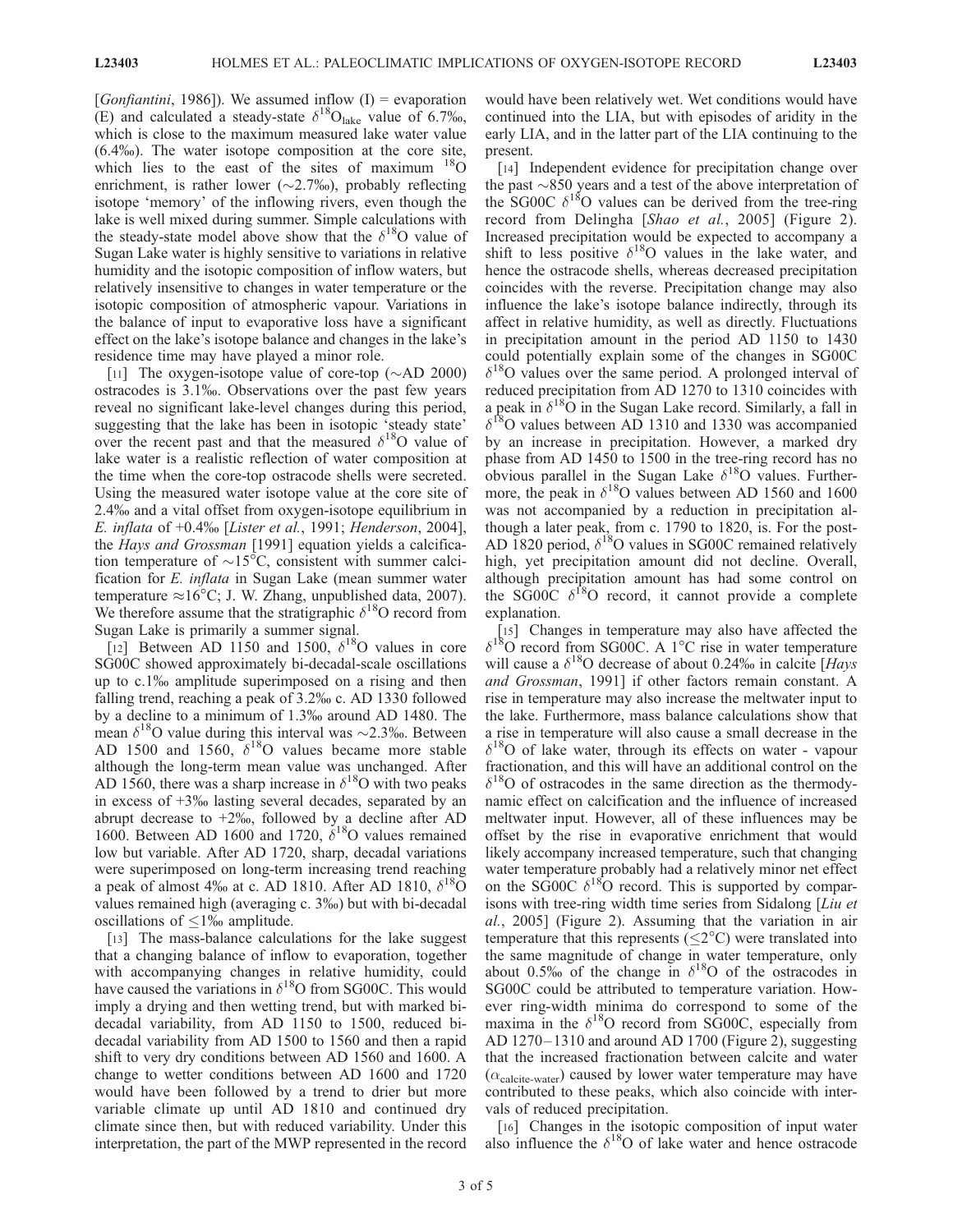

**Figure 2.** Climate variability over the northern Tibetan Plateau since 1150 AD: (a)  $\delta^{18}$ O of ostracodes from Sugan Lake core SG00C, (b) precipitation reconstructed from tree rings at Delingha [Shao et al., 2005], and (c) standard tree-ring width chronology from Sidalong [Liu et al., 2005]. On the basis of a close correspondence between Tibetan Plateau temperature and the all-China reconstructions of *Yang et al.* [2002] for the past 1000 years, the total amplitude of ring-width change is estimated to represent temperature variation of  $\leq 2^{\circ}C$ . (d) Decadally-averaged  $\delta^{18}O$  values from the Dunde ice core [Thompson et al., 1989].

shells. As discussed above, the steady-state isotope composition of Sugan Lake is sensitive to changes in the composition of the input water. The ice core from the Dunde ice cap, which lies at 5325 m a.s.l. and about 230 km southeast of Sugan Lake (Figure 1), provides a decadally-averaged record of oxygen-isotope variations in precipitation for the past millennium [Thompson et al., 1989] and, since it lies partly within Sugan Lake's catchment, is a good proxy for the oxygen-isotope composition of inflow water. Between AD 1150 and 1260, sharp variations in SG00C  $\delta^{18}$ O values were accompanied by changes in  $\delta^{18}$ O values in the ice core record ( $\delta^{18}O_{\text{Dunde}}$ ), suggesting that variations in the isotopic composition of input water may have contributed to the variations in the lake-sediment core. Differences in timing of fluctuations in the two archives may reflect dating uncertainties. The peak in  $\delta^{18}$ O values in SG00C from AD 1280 to 1310, however, has no corresponding changes

in the ice core. From AD 1320 to 1560, both records once again display marked short-term variations. The peak in  $\delta^{18}$ O in SG00C from AD 1560-1600 was accompanied by elevated  $\delta^{18}$ O values in the ice core record during an interval of increased precipitation and warmer temperature. The long-term rise and fall in  $\delta^{18}O_{\text{Dunde}}$  between AD 1660 and 1780 seems to have produced no comparable response in the SG00C record although the peak in  $\delta^{18}$ O values in the lake record does coincide with the peak in  $\delta^{18}O$  in the ice core. After AD 1800, relatively high  $\delta^{18}O_{\text{Dunde}}$  values coincide with elevated values in SG00C.

[17] The large  $\delta^{18}$ O variations in Sugan Lake core SG00C in the latter part of the MWP seem to have been a complex function of changes in precipitation amount and in the  $\delta^{18}$ O values of input water  $(\delta^{18}Q)$ , with a shift to drier conditions coupled with reduced  $\delta^{18}O_{I}$  from AD 1270 to 1300. The earliest part of the LIA ( $\sim$ AD 1300–1340) was